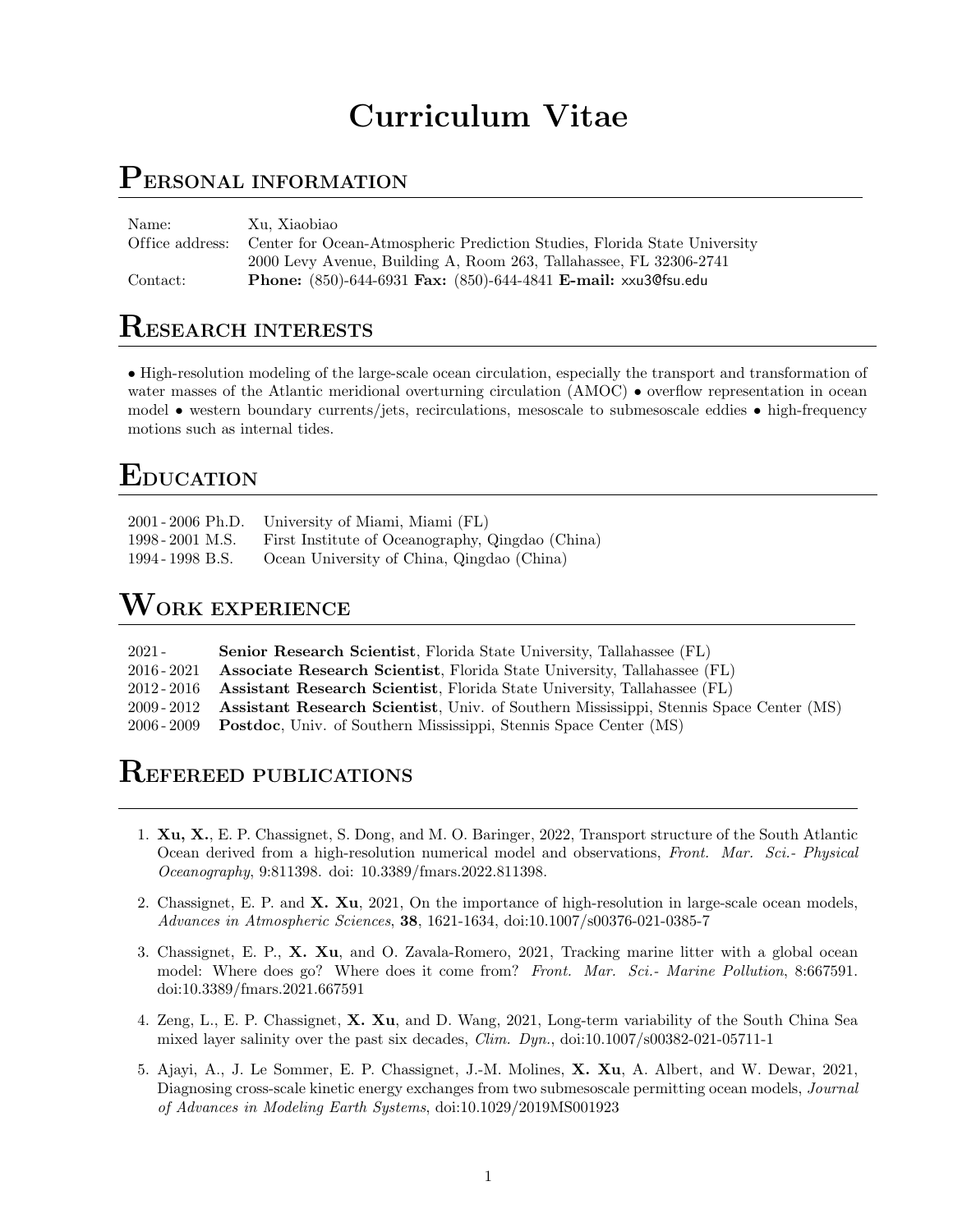- 6. Zhao, X., C. Zhou, X. Xu, R. Ye, and W. Zhao, 2020, Deep circulation in the South China Sea simulated in a regional model, Ocean Dynamics, 70,1461-1473, doi:10.1007/s10236-020-01411-2
- 7. Chassignet, E. P., S. Yeager, B. Fox-Kemper, A. Bozec, F. Castruccio, G. Danabasoglu, W. M. Kim, N. Koldunov, Y. Li, P. Lin, H. Liu, D. Sein, D. Sidorenko, Q. Wang, and X. Xu, 2020, Impact of horizontal resolution on global ocean-sea-ice model simulations based on the experiment protocols of the Ocean Model Intercomparison Project phase 2 (OMIP-2), *Geoscientific Model Development*, 13, 4595-4637, doi:10.5194/gmd-2019-374-RC2
- 8. Roberts, M. J., L. C. Jackson, C. D. Roberts, V. Meccia, D. Docquier, T. Koenigk, P. Ortega, E. Moreno-Chamarro, A. Bellucci, A. Coward, S. Drijfhout, E. Exarchou, O. Gutjahr, H. Hewitt, D. Iovino, K. Lohmann, R. Schiemann, J. Seddon, L. Terray, X. Xu, Q. Zhang, P. Chang, S. G. Yeager, F. S. Castruccio, S. Zhang, L. Wu, 2020, Sensitivity of the Atlantic meridional overturning circulation to model resolution in CMIP6 HighResMIP simulations and implications for future changes, Journal of Advances in Modeling Earth Systems, doi:10.1029/2019MS002014
- 9. Gonçalves Neto, A., J. Palter, A. Bower, H. Furey, and X. Xu, 2020, Labrador Sea Water transport across the Charlie-Gibbs Fracture Zone, J. Geophys. Res. Oceans, doi:10.1029/2020JC016068
- 10. Xu, X., E. P. Chassignet, Y. L. Firing, and K. Donohue, 2020, Antarctic Circumpolar Current transport through Drake Passage: What can we learn from comparing high-resolution model results to observations? J. Geophys. Res. Oceans, 125, e2020JC016365. doi:10.1029/2020JC016365
- 11. Ajayi, A., J. Le Sommer, E. P. Chassignet, J.-M. Molines, X. Xu, A. Albert, and E. Cosme, 2020, Spatial and temporal variability of North Atlantic eddy field at scale less than 100 km, J. Geophys. Res. Oceans, 125, doi:10.1029/2019JC015827
- 12. Hirschi, J. J.-M., B. Barnier, C. Böning, A. Biastoch, A. T. Blaker, A. Coward, S. Danilov, S. Drijfhout, K. Getzlaff, S. M. Griffies, H. Hasumi, H. Hewitt, D. Iovino, T. Kawasaki, A. E. Kiss, N. Koldunov, A. Marzocchi, J. V. Mecking, B. Moat, J.-M. Molines, P. G. Myers, T. Penduff, M. Roberts, A.-M. Treguier, D. V. Sein, D. Sidorenko, J. Small, P. Spence, L. Thompson, W. Weijer, and X. Xu, 2020, The Atlantic meridional overturning circulation in high-resolution models, J. Geophys. Res. Oceans, 125(4), e2019JC015522, doi:10.1029/2019JC015522
- 13. Zou, S., A. Bower, H. Furey, M. S. Lozier, and X. Xu, 2020, Redrawing the Iceland-Scotland overflow water pathways in the North Atlantic, *Nature Communication*, 11(1):1890, doi:10.1038/s41467-020-15513-4
- 14. Zou S., M. S. Lozier, and X. Xu, 2020, Latitudinal structure of the meridional overturning circulation variability in the North Atlantic Ocean, J. Clim., 33, 3845-3862, doi:10.1175/JCLI-D-19-0215.1
- 15. Maloney, E., A. Gettelman, Y. Ming, J. D. Neelin, D. Barrie, A. Mariotti, C.-C. Chen, D. R. B. Coleman, Y.-H. Kuo, B. Singh, H. Annamalai, A. Berg, J. F. Booth, S. J. Camargo, A. Dai, A. Gonzalez, J. Hafner, X. Jiang, X. Jing, D. Kim, A. Kumar, Y. Moon, C. M. Naud, A. H. Sobel, K. Suzuki, F. Wang, J. Wang, A. Wing, X. Xu, and M. Zhao, 2019, Process-oriented evaluation of climate and weather forecasting models, Bull. Am. Meteorol. Soc., doi:10.1175/BAMS-D-18-0042.1
- 16. LaCasce, J. H., J. Escartin, E. P. Chassignet, and X. Xu, 2019, Jet instability over smooth and corrugated slopes, J. Phys. Oceanogr., doi:10.1175/JPO-D-18-0129.1
- 17. Xu, X., E. P. Chassignet, and F. Wang, 2019, On the variability of the Atlantic meridional overturning circulation transports in coupled CMIP5 simulations, Clim. Dyn., doi:10.1007/s00382-018-4529-0
- 18. Xu, X., A. Bower, H. Furey, and E. P. Chassignet, 2018, Variability of the Iceland-Scotland overflow water transport through the Charlie-Gibbs Fracture Zone: results from an eddying simulation and observations, J. Geophys. Res. Oceans, 123, 5808-5823, doi:10.1029/2018JC013895
- 19. Zeng, L., E. P. Chassignet, R. W. Schmitt, X. Xu, and D. Wang, 2018, Salinification in the South China Sea since late 2012: a reversal of the freshening since 1990s, Geophys. Res. Lett. 45, 2744-2751, doi:10.1002/2017GL076574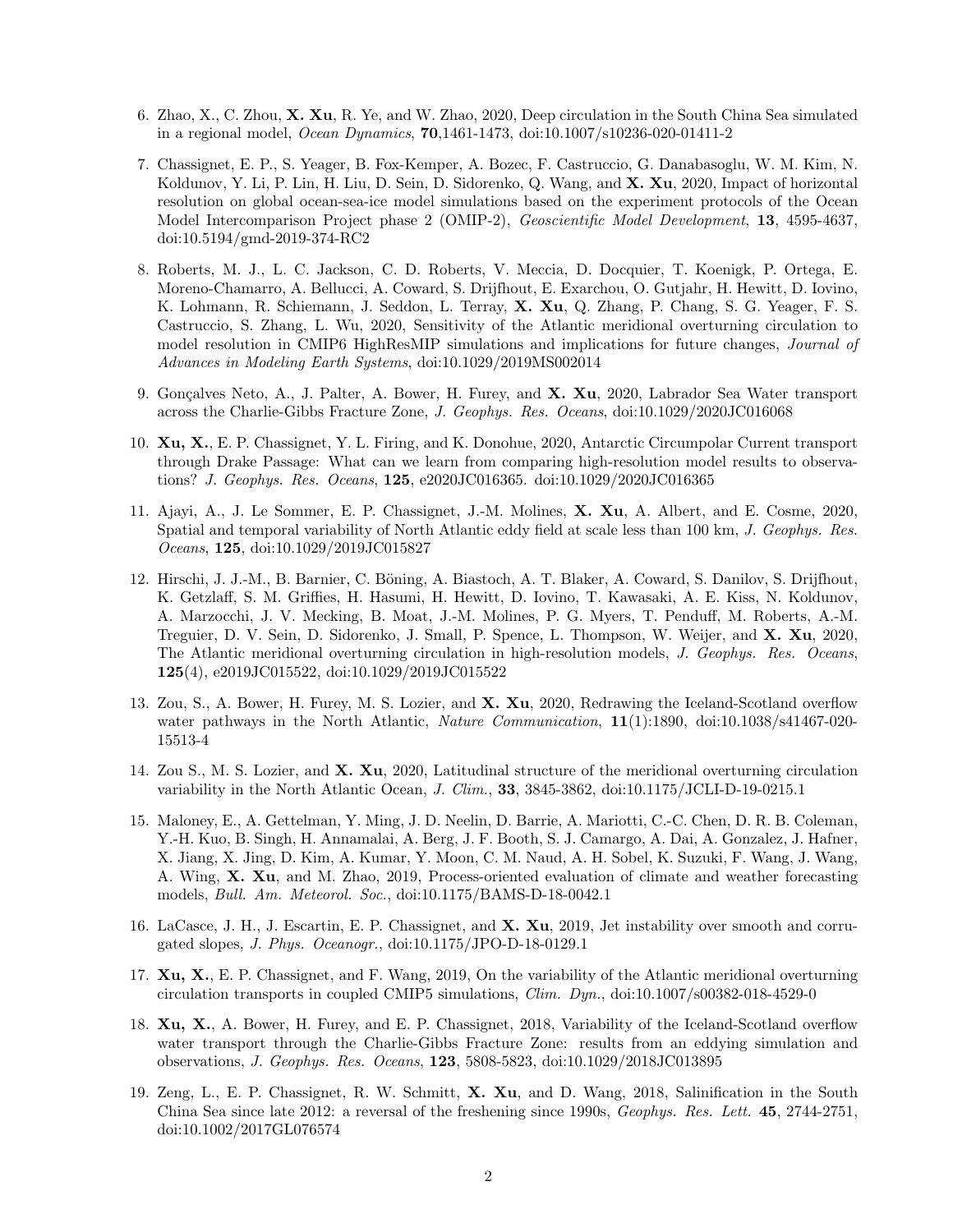- 20. Xu, X., P. B. Rhines, and E. P. Chassignet, 2018, On mapping the diapycnal water mass transformation in the upper North Atlantic Ocean, J. Phys. Oceanogr., 48, 2233-2258, doi:10.1174/ JPOD-17-0223.1
- 21. Chassignet, E. P. and X. Xu, 2017, Impact of horizontal resolution  $(1/12°$  to  $1/50°)$  on Gulf Stream separation, penetration, and variability, J. Phys. Oceanogr., 1999-2021, doi:10.1175/ JPO-D-17-0031.1
- 22. Trossman, D., B. K. Arbic, D. N. Straub, J. G. Richman, E. P. Chassignet, A. J. Wallcraft, and X. Xu, 2017, The role of rough topography in mediating impacts of bottom drag in eddying ocean circulation models, J. Phys. Oceanogr., 1941-1959, doi:10.1175/JPO-D-16-0229.1
- 23. Xu, X., P. B. Rhines, and E. P. Chassignet, 2016, Temperature-salinity structure of the North Atlantic circulation and associated heat and freshwater transports, J. Clim., doi:10.1175/JCLI-D-15-0798
- 24. Zhao, X., C. Zhou, W. Zhao, J. Tian, and X. Xu, 2016, Deepwater overflow observed by three bottomanchored moorings in the Bashi Channel, Deep Sea Res., Part I, 110, 65-74, doi:10.1016/j.dsr.2016.01.007
- 25. Xu, X., P. B. Rhines, E. P. Chassignet, and W. J. Schmitz Jr., 2015, Spreading of the Denmark Strait overflow water in the western subpolar North Atlantic: Insights from eddy-resolving simulations with a passive tracer, J. Phys. Oceanogr., 45(12), 2913-2932, doi:10.1175/JPO-D-14-0179.1
- 26. Xu, X., E. P. Chassignet, W. E. Johns, W. J. Schmitz Jr., and E. J. Metzger, 2014, Intraseasonal to interannual variability of the Atlantic meridional overturning circulation from eddy-resolving simulations and observations, J. Geophys. Res. Oceans, 119, doi:10.1002/2014JC009994
- 27. Xu, X., H. E. Hurlburt, W. J. Schmitz Jr., J. Fischer, R. Zantopp, and P. J. Hogan, 2013, On the currents and transports connected with the Atlantic meridional overturning circulation in the subpolar North Atlantic, J. Geophys. Res. Oceans, 118, doi:10.1002/jgrc.20065
- 28. Xu, X., W. J. Schmitz Jr., H. E. Hurlburt, and P. J. Hogan, 2012, Mean Atlantic meridional overturning circulation across 26.5 °N from eddy-resolving simulations compared to observations. J. Geophys. Res. Oceans, 117, C03042, doi:10.1029/2011JC007586
- 29. Hurlburt H. E., E. J. Metzger, J. Sprintall, S. N. Riedlinger, R. A. Arnone, T. Shinoda, and X. Xu, 2011, Circulation in the Philippine Archipelago simulated by 1/12 ◦ and 1/25 ◦ global HYCOM and EAS NCOM, Oceanography, 24(1), 28-47.
- 30. Hurlburt H. E., E. J. Metzger, J. Richman, E. P. Chassignet, Y. Drillet, M. W. Hecht, O. L. Galloudec, J. F. Shriver, X. Xu, and L. Zamudio. 2011, Dynamical evaluation of ocean models using the Gulf Stream as an example, in *Operational Oceanography in the 21*<sup>st</sup> Century, A. Schiller and G. B. Brassington, eds., Springer-Verlag, New York.
- 31. Xu, X., W. J. Schmitz Jr., H. E. Hurlburt, P. J. Hogan, and E. P. Chassignet, 2010, Transport of Nordic Seas overflow water into and within the Irminger Sea: An eddy-resolving simulation and observations. J. Geophys. Res. Oceans, 115, C12048, doi:10.1029/2010JC006351
- 32. Metzger E. J., H. E. Hurlburt, X. Xu, A. L. Gordon, J. Sprintall, R. D. Susanto, and H. M. van Aken, 2010, Simulated and observed circulation in the Indonesian Seas: 1/12 ◦ global HYCOM and the INSTANT observations. Dyn. Atmos. Oceans, doi: 10.1016/j.dynatmoce.2010.04.002
- 33. Legg S., B. Briegleb, Y. Chang, E. P. Chassignet, G. Danabasoglu, T. Ezer, A. L. Gordon, S. Griffies, R. Hallberg, L. Jackson, W. Large, T. M. Ozgökmen, H. Peters, J. Price, U. Riemenschneider, W. Wu, X. Xu and J. Yang, 2009, Improving oceanic overflow representation in climate models: the gravity current entrainment climate process team. Bull. Am. Meteorol. Soc., doi: 10.1175/2008BAMS2667.1
- 34. Chang Y. S., T. M. Özgökmen, H. Peters and  $\bf{X. Xu,}$  2008, Numerical simulation of the Red Sea outflow using HYCOM and comparison with REDSOX observations. J. Phys. Oceanogr., 38(2), 337-358.
- 35. Xu, X., E. P. Chassignet, J. F. Price, T. M. Özgökmen and H. Peters, 2007, A regional modeling study of the entraining Mediterranean outflow. J. Geophys. Res. Oceans, 112, C12005, doi: 10.1029/2007JC004145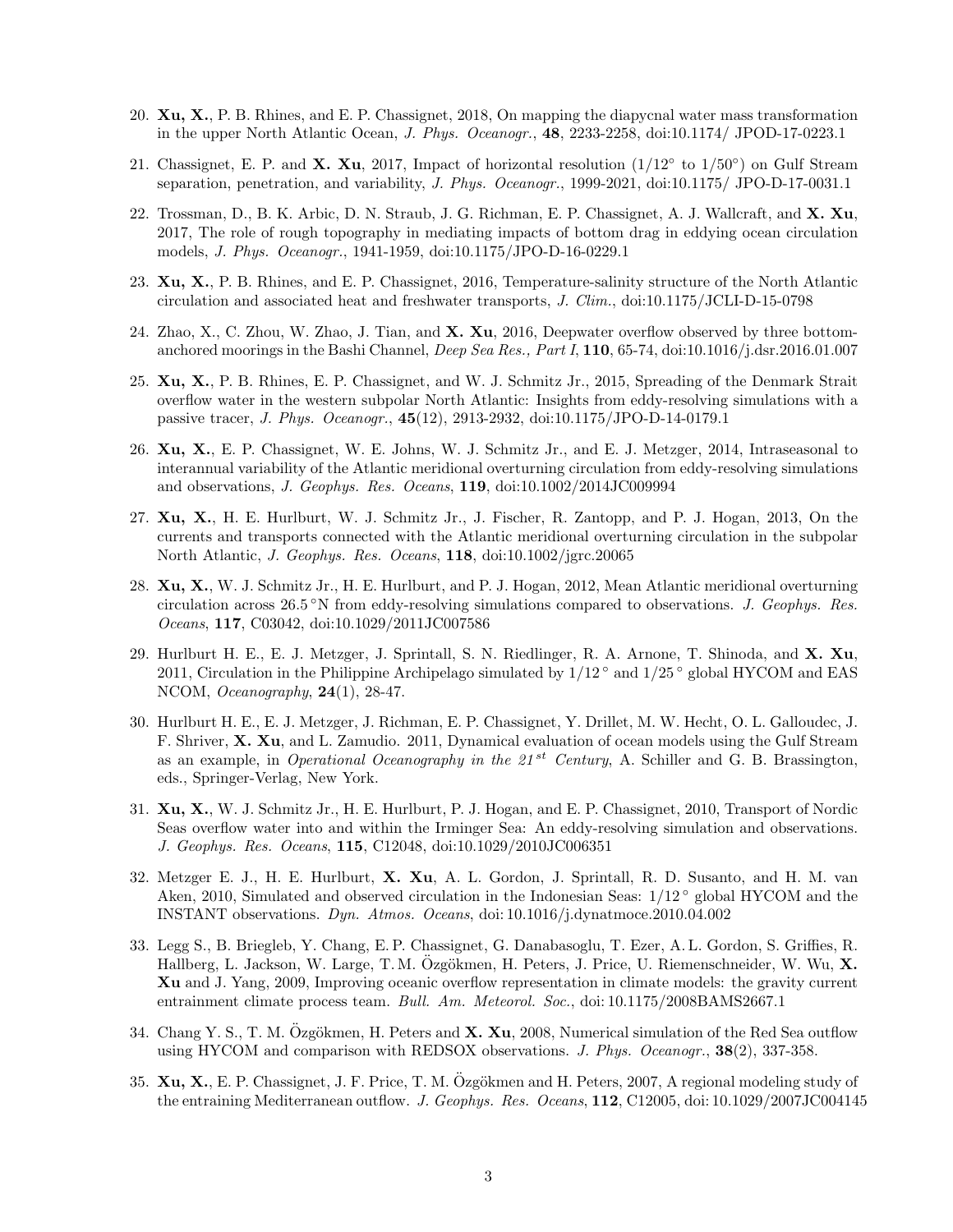- 36. Xu, X., Y. Chang, H. Peters, T. M. Özgökmen, and E. P. Chassignet, 2006, Parameterization of gravity current entrainment for ocean circulation models using a high-order 3D nonhydrostatic spectral element model, Ocean Modell., 14, 19-44.
- 37. Chang Y.,  $\bf{X}$ ,  $\bf{X}$ u, T. M. Özgökmen, E. P. Chassignet, H. Peters and P. F. Fischer, 2005, Comparison of gravity current mixing parameterizations and calibration using a high-resolution 3D nonhydrostatic spectral element model. Ocean Modell., 10, 342-368.

#### RESEARCH PROPOSALS & PROJECTS

- NSF (OCE-2023210): Collaborative Research: Eddy fluxes across the Southern Antarctic Circumpolar Current Front near Southeast Indian Ridge, lead by K. Donohue (URI), PI, \$299,471 [2020.10 – 2025.09]
- NSF (OCE-2038449): UK-US Collaborative Research: Subpolar North Atlantic Processes Dynamics and pRedictability of vAriability in Gyre and OverturNing (SNAP-DRAGON), lead by H. Johnson (Oxford/UK), PI,  $$127,342$  [2020.08 – 2023.07]
- NASA: Collaborative Research: Predictability of stationary and non-stationary internal tides in the US Navy global hydrodynamical model, lead by B. Arbic (UMich), co-PI, \$105,143 [2020.06 – 2023.05]
- ONR (N00014-20-1-2769): Vertical Resolution in Global HYCOM, PI, \$431,285 [2020.06 2023.05]
- UN: Marine Litter Global Model Expansion, co-PI (PI: Eric Chassignet/FSU), \$70,000 [2020.04 2020.10]
- ONR (N00014-19-1-2674): NOPP Topic5: Improving Arctic Forecast: Arctic Observing System Stimulation Experiments, lead by E. Chassignet (FSU), co-PI [2019.06-2022.07]
- ONR (N00014-19-12717): Modeling, characterizing, and predicting effects of internal gravity waves on acoustic propagation on basin to global scales, lead by E. Chassignet (FSU), co-PI [2019.06-2022.07]
- UN: Marine Litter Modelling, co-PI (PI: Eric Chassignet/FSU), \$65,000 [2019.05 2019.09]
- NSF (OCE-1537136): Subpolar Subtropical Connectivity of the North Atlantic Circulation, PI, \$451,170 [2015.09 – 2019.08]
- NOAA/CPO (NA15OAR4310088): Collaborative Research: Evaluation and Diagnosis of the Atlantic Meridional Overturning Circulation 3D Structure in Climate Models, lead PI, \$384,318 [2015.08 – 2019.07]
- NOAA/ESPC (NA15OAR4320064): Collaborative Research: Variability and Coherence of the Atlantic Meridional Overturning Circulation, lead PI, \$239,175 [2014.10 – 2018.09]

#### CONFERENCE ABSTRACTS

- 1. Xu. X., E. P. Chassignet, and A. J. Wallcraft, 2022, Impact of bathymetry and tides on 1/50◦ North and Equatorial Atlantic simulations, OSM2022 (Abstract PS03-4626)
- 2. Xu, X. and E. P. Chassignet, 2020, Spreading Patterns of the Labrador Sea Water and Nordic Seas Overflow Water in the North Atlantic, OSM2020 (Abstract PL41A-04)
- 3. Zou, S., A. Bower, H. Furey, M. S. Lozier, and X. Xu, 2020, Redrawing the Iceland-Scotland Overflow Water Pathways in the North Atlantic, OSM2020 (Abstract PC21A-03)
- 4. Chassignet E., X. Xu, and A. J. Wallcraft, 2020, Impact of tides on North and Equatorial Atlantic HYCOM simulations from 1/12◦ to 1/50◦ (Abstract PS34C-2964)
- 5. Xu, X., E. P. Chassignet, and A. Wallcraft, 2019, High-resolution Atlantic simulations with and without tides, SWOT science team meeting, Bordeaux, France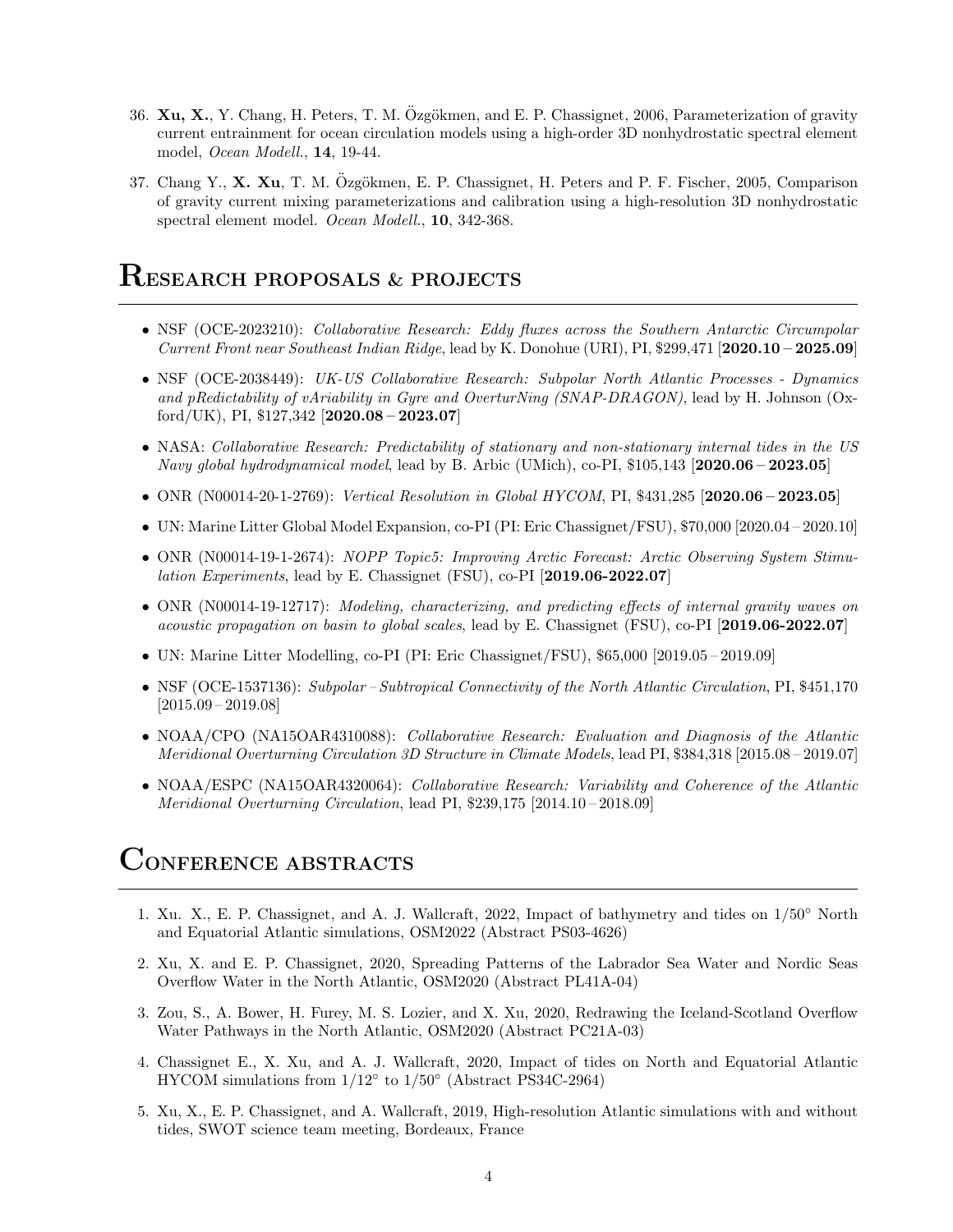- 6. Xu, X. and E. P. Chassignet, 2019, Transport Structure of the South Atlantic Ocean derived from a high-resolution numerical model and observations, EGU
- 7. Xu, X., E. P. Chassignet, S. Dong, M. O. Baringer, 2018, Transport Structure in the Southern Atlantic Ocean and the meridional coherence of the Atlantic Meridional Overturning Circulation, 2018 International AMOC science meeting.
- 8. Xu, X., A. Bower, and H. Furey, 2018, Transport variability of the Iceland-Scotland overflow water through the Charlie-Gibbs Fracture Zone: results from an eddying simulation and observations. OSM2018 (Abstract HE24C-2886)
- 9. Chassignet, E. P., X. Xu and F. Wang, 2018, Variability of the Atlantic meridional overturning circulation transports in forced CORE-II versus coupled CMIP5 simulations. OSM2018 (Abstract PL31A-01)
- 10. Rhines, P. B., X. Xu and E. P. Chassinget, 2018, Mapping Diapycnal Mixing in the High-Resolution HYCOM Ocean Model. OSM2018 (Abstract PL12A-03)
- 11. Ajayi, A. O., J. Lesommer, E. P. Chassignet, E. Cosme, J. Molines and X. Xu, 2018, Scales of Coherent Eddy Structures in the North Atlantic Ocean from two Submesoscale-Permitting Ocean Models. OSM2018 (Abstract PS44A-2264)
- 12. Xu, X., F. Wang, and E. P. Chassignet, 2017, How well do the CMIP5 models represent the water properties of the Atlantic Meridional overturning circulation? 2017 Working Group on Numerical Experimentation (WGNE) Meeting.
- 13. Xu, X. and E. P. Chassignet, 2017, North Atlantic circulation in three simulations of 1/12°, 1/25°, and 1/50°. 2017 US-AMOC meeting.
- 14. Xu, X., F. Wang, P. B. Rhines, and E. P. Chassignet, 2016, θ-S structure of the AMOC in high-resolution ocean simulation and CMIP5 models. AGU Fall Meet. Abstract A33D-0263
- 15. Xu, X., S. Dong, M. O. Baringer, G. Goni, and E. P. Chassignet, 2016, South Atlantic meridional overturning circulation in eddy-resolving global simulation. Ocean Sci. Meet. Abstract PO14E-2855
- 16. Chassignet E. P. and X. Xu, 2016, Impact of resolving submesoscale features on modelling the Gulf Stream system. Ocean Sci. Meet. Abstract PO21A-08
- 17. Rhines, P., X. Xu, E. P. Chassignet and W. J. Schmitz Jr., 2016, A better MOC index: AMOC-θ/S in the North Atlantic Ocean: Spatial circulation, water mass transformation and heat transport on temperature/salinity plane. Ocean Sci. Meet. Abstract PO13E-02
- 18. Bower A., H. Furey, and X. Xu, 2016, The Charlie-Gibbs Fracture Zone: A crossroads of the Atlantic meridional overturning circulation. Ocean Sci. Meet. Abstract PO54A-3225
- 19. Xu, X., E. P. Chassignet, P. B. Rhines, and W. J. Schmitz Jr., 2015, Simulation of the North Atlantic circulation at 1/50◦ . 20th Conference on Atmospheric and Oceanic Fluid Dynamics.
- 20. Bower, A., H. Furey, and X. Xu, 2015, New direct estimates of Iceland-Scotland Overflow Water transport through the Charlie-Gibbs Fracture Zone and its relationship to the North Atlantic Current. Abstract EGU2015-6764
- 21. Bower, A., H. Furey, and X. Xu, 2014, New direct estimates of Iceland-Scotland Overflow Water transport through the Charlie-Gibbs Fracture Zone. AGU Fall Meet., Suppl. Abstract OS41G-02
- 22. Xu, X., P. B. Rhines, E. P. Chassignet, and W. J. Schmitz Jr., 2014, Spreading of dense overflow water in the northern Atlantic: insights from eddy-resolving simulations and observations of passive and dynamical tracers. Ocean Sci. Meet., Suppl. Abstract OS124-21
- 23. Rhines, P. B., X. Xu, E. P. Chassignet, and W. J. Schmitz Jr., 2014, Atlantic water-mass transformation and the  $\theta$ /S AMOC. Ocean Sci. Meet., Suppl. Abstract OS137-12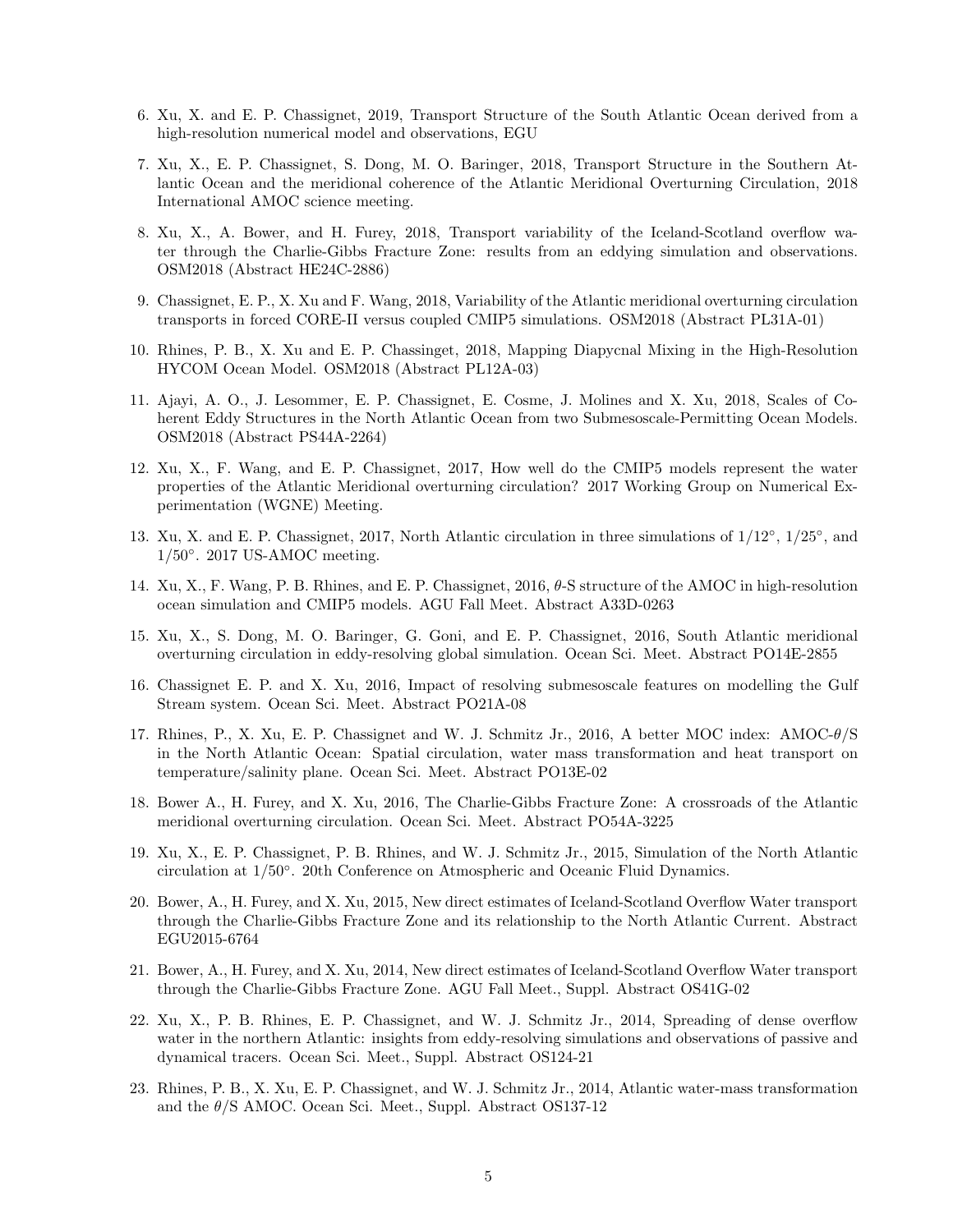- 24. Xu, X., H. E. Hurlburt, W. J. Schmitz Jr., and P. J. Hogan, 2012, Currents and transports connected with the AMOC in the subpolar North Atlantic: Results from observation and eddy-resolving simulations. AGU Fall Meeting, Supp. Abstract OS23C-04
- 25. Xu, X., W. J. Schmitz Jr., H. E. Hurlburt, and P. J. Hogan, 2012, Transport of the subpolar North Atlantic from eddy-resolving simulations. Ocean Sci. Meet., Suppl. Abstract OS032-15
- 26. Xu, X. and H. E. Hurlburt, 2010: Mean transport structure of the western boundary current east of Abaco: Model results and observations. AGU Fall Meet., Suppl. Abstract OS21B-1491
- 27. Xu, X., W. J. Schmitz Jr., H. E. Hurlburt, E. P. Chassignet, and P. J. Hogan, 2010, Circulation of the northern overflow water in subpolar North Atlantic. Eos Trans, AGU, 91(26), Ocean Sci. Meet., Suppl. Abstract PO54A-04.
- 28. Hurlburt, H E, E. J. Metzger, J. F. Shriver, A. Wallcraft, X. Xu, and L. Zamudio, 2010, Flows through archipelagos in 1/12 ◦ and 1/25 ◦ global HYCOM: Indonesia, the Philippines, and the Caribbean/Bahamas. Eos Trans, AGU. 91(26), Ocean Sci. Meet., Suppl. Abstract PO23C-02
- 29. Xu, X., E. P. Chassignet, and T. L. Townsend, 2008, The Mediterranean outflow in a North Atlantic simulation. Ocean Sci. Meet., Suppl. Abstract 1318.
- 30. Xu, X., E. P. Chassignet, J. F. Price, T. M. Özgökmen and H. Peters, 2007, Numerical representation of the Mediterranean outflow water in the Gulf of Cádiz. The fourth International Ocean-Atmosphere Conference (COAA2007), Suppl. Abstract OC1309.
- 31. Xu, X., Y. S. Chang, H. Peters, T. M. Özgökmen and E. P. Chassignet, 2006, An entrainment parameterization for gravity current mixing in HYCOM. Eos Trans, AGU, 87(36), Ocean Sci. Meet., Suppl. Abstract OS36A-16.
- 32. Chang Y. S., X. Xu, T. M. Özgökmen and H. Peters, 2006, Numerical simulation of the Red Sea outflow using HYCOM and compared with REDSOX observation. Eos Trans, AGU, 87(36), Ocean Sci. Meet., Suppl. Abstract OS36A-15.
- 33. Halliwell G. R., L. T. Smith, Z. Garraffo, X. Xu and E. P. Chassignet, 2006, Implementation and evaluation of the Price-Yang-Baringer Mediterranean overflow boundary conditions in HYCOM. Eos Trans, AGU, 87(36), Ocean Sci. Meet., Suppl. Abstract OS36A-17.

### POSTDOCTORAL SUPERVISION

Wang, F. (Jun 2016-May 2018)